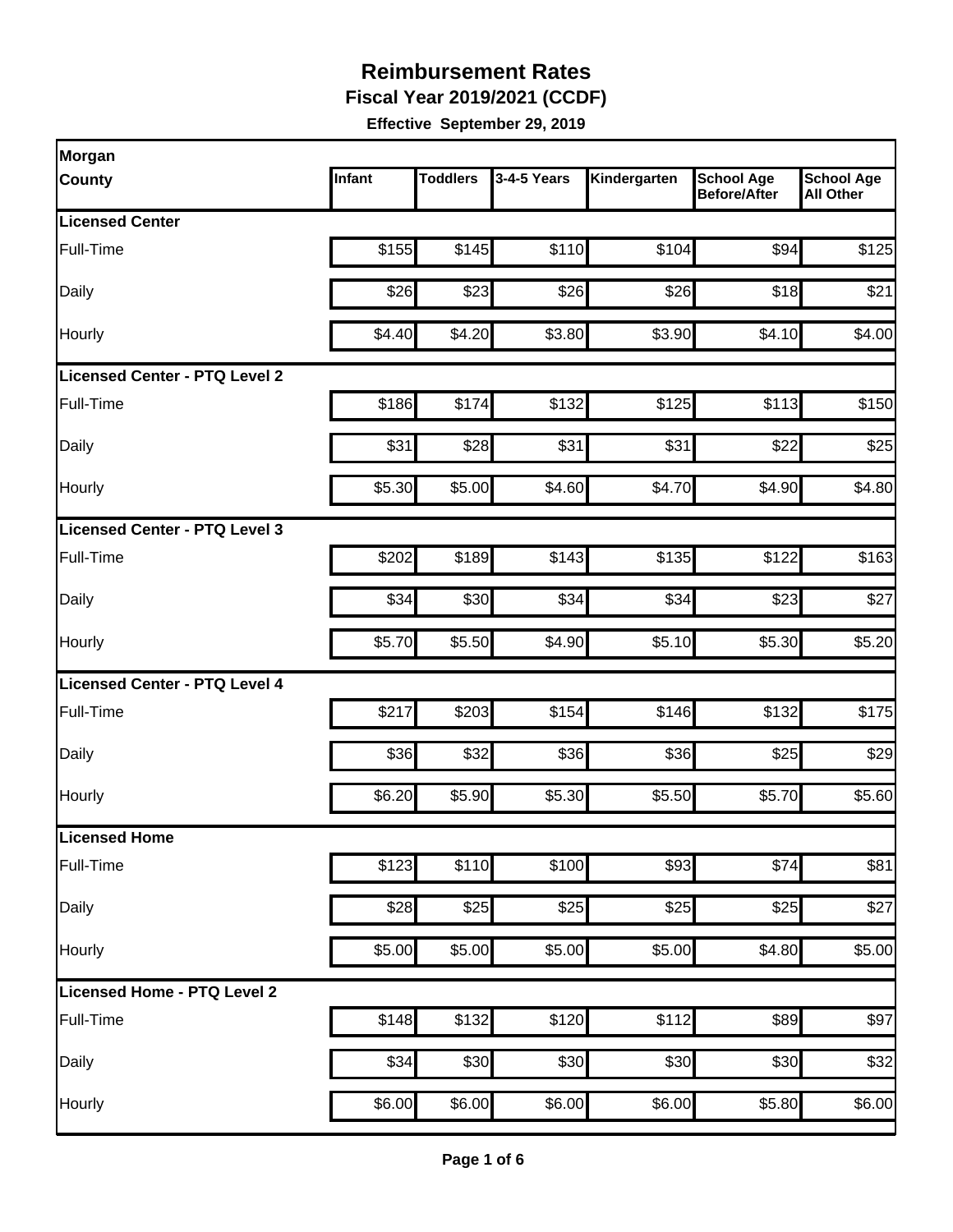**Fiscal Year 2019/2021 (CCDF)** 

| Morgan                                   |        |                 |             |                    |                                   |                                       |
|------------------------------------------|--------|-----------------|-------------|--------------------|-----------------------------------|---------------------------------------|
| <b>County</b>                            | Infant | <b>Toddlers</b> | 3-4-5 Years | Kindergarten       | <b>School Age</b><br>Before/After | <b>School Age</b><br><b>All Other</b> |
| Licensed Home - PTQ Level 3              |        |                 |             |                    |                                   |                                       |
| Full-Time                                | \$160  | \$143           | \$130       | \$121              | \$96                              | \$105                                 |
| Daily                                    | \$36   | \$33            | \$33        | \$33               | \$33                              | \$35                                  |
| Hourly                                   | \$6.50 | \$6.50          | \$6.50      | \$6.50             | \$6.20                            | \$6.50                                |
| <b>Licensed Home - PTQ Level 4</b>       |        |                 |             |                    |                                   |                                       |
| Full-Time                                | \$172  | \$154           | \$140       | \$130              | \$104                             | \$113                                 |
| Daily                                    | \$39   | \$35            | \$35        | \$35               | \$35                              | \$38                                  |
| Hourly                                   | \$7.00 | \$7.00          | \$7.00      | \$7.00             | \$6.70                            | \$7.00                                |
| <b>Registered Ministry</b>               |        |                 |             |                    |                                   |                                       |
| Full-Time                                | \$107  | \$90            | \$85        | \$85               | \$45                              | \$79                                  |
| Daily                                    | \$26   | \$21            | \$20        | \$20               | \$12                              | \$16                                  |
| Hourly                                   | \$3.10 | \$4.20          | \$3.80      | \$3.90             | \$4.10                            | \$4.00                                |
| <b>Registered Ministry - PTQ Level 1</b> |        |                 |             |                    |                                   |                                       |
| Full-Time                                | \$131  | \$118           | \$98        | \$95               | \$70                              | \$102                                 |
| Daily                                    | \$26   | \$22            | \$23        | \$23               | \$15                              | \$19                                  |
| Hourly                                   | \$3.80 | \$4.20          | \$3.80      | \$3.90             | \$4.10                            | \$4.00                                |
| <b>Registered Ministry - PTQ Level 2</b> |        |                 |             |                    |                                   |                                       |
| Full-Time                                | \$186  | \$174           | \$132       | \$125              | $\overline{$}113$                 | $\overline{$}150$                     |
| Daily                                    | \$31   | \$28            | \$31        | \$31               | \$22                              | \$25                                  |
| Hourly                                   | \$5.30 | \$5.00          | \$4.60      | \$4.70             | \$4.90                            | \$4.80                                |
| <b>Registered Ministry - PTQ Level 3</b> |        |                 |             |                    |                                   |                                       |
| Full-Time                                | \$202  | \$189           | \$143       | \$135              | \$122                             | \$163                                 |
| Daily                                    | \$34   | \$30            | \$34        | \$34               | \$23                              | \$27                                  |
| Hourly                                   | \$5.70 | \$5.50          | \$4.90      | $\overline{$5.10}$ | \$5.30                            | \$5.20                                |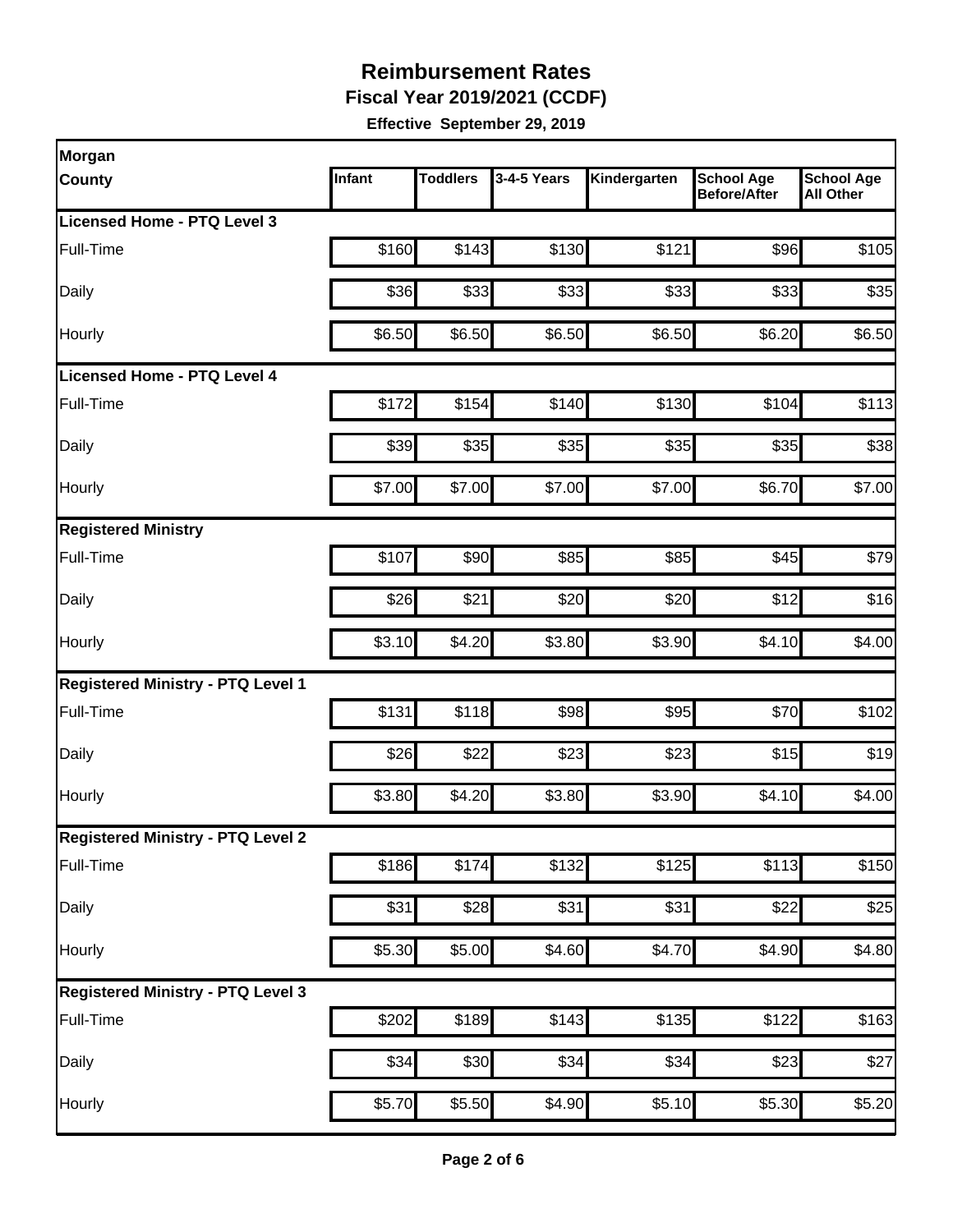**Fiscal Year 2019/2021 (CCDF)** 

| Morgan                                   |        |                 |             |              |                                          |                                       |  |  |  |
|------------------------------------------|--------|-----------------|-------------|--------------|------------------------------------------|---------------------------------------|--|--|--|
| <b>County</b>                            | Infant | <b>Toddlers</b> | 3-4-5 Years | Kindergarten | <b>School Age</b><br><b>Before/After</b> | <b>School Age</b><br><b>All Other</b> |  |  |  |
| <b>Registered Ministry - PTQ Level 4</b> |        |                 |             |              |                                          |                                       |  |  |  |
| Full-Time                                | \$217  | \$203           | \$154       | \$146        | \$132                                    | \$175                                 |  |  |  |
| Daily                                    | \$36   | \$32            | \$36        | \$36         | \$25                                     | \$29                                  |  |  |  |
| Hourly                                   | \$6.20 | \$5.90          | \$5.30      | \$5.50       | \$5.70                                   | \$5.60                                |  |  |  |
| <b>Exempt Center</b>                     |        |                 |             |              |                                          |                                       |  |  |  |
| Full-Time                                | \$107  | \$90            | \$85        | \$85         | \$45                                     | \$79                                  |  |  |  |
| Daily                                    | \$26   | \$21            | \$20        | \$20         | \$12                                     | \$16                                  |  |  |  |
| Hourly                                   | \$3.10 | \$4.20          | \$3.80      | \$3.90       | \$4.10                                   | \$4.00                                |  |  |  |
| <b>Accredited Exempt Center</b>          |        |                 |             |              |                                          |                                       |  |  |  |
| Full-Time                                | \$135  | \$116           | \$121       | \$114        | \$101                                    | \$89                                  |  |  |  |
| Daily                                    | \$29   | \$25            | \$28        | \$28         | \$15                                     | \$23                                  |  |  |  |
| Hourly                                   | \$4.80 | \$4.60          | \$4.20      | \$4.30       | \$4.50                                   | \$4.40                                |  |  |  |
| <b>Exempt Home</b>                       |        |                 |             |              |                                          |                                       |  |  |  |
| Full-Time                                | \$73   | \$73            | \$73        | \$67         | \$51                                     | \$73                                  |  |  |  |
| Daily                                    | \$17   | \$16            | \$15        | \$16         | $\frac{1}{2}$                            | \$15                                  |  |  |  |
| Hourly                                   | \$2.10 | \$2.60          | \$2.70      | \$2.60       | \$2.60                                   | \$1.70                                |  |  |  |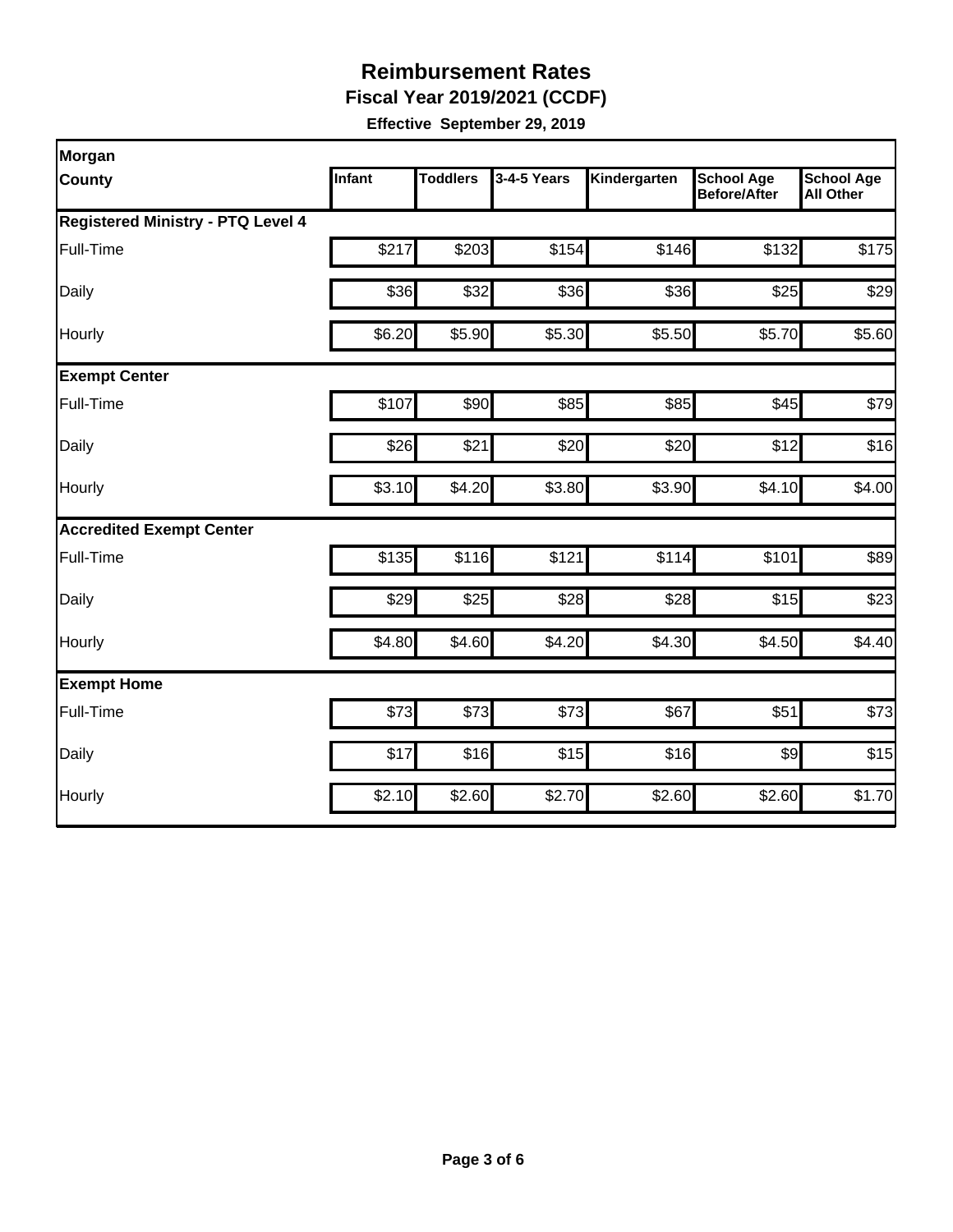#### **Reimbursement Rates School Year 2019/2021 (OMW Pre-K)**

| Morgan                        |        |                 |             |              |                                          |                                       |
|-------------------------------|--------|-----------------|-------------|--------------|------------------------------------------|---------------------------------------|
| <b>County</b>                 | Infant | <b>Toddlers</b> | 3-4-5 Years | Kindergarten | <b>School Age</b><br><b>Before/After</b> | <b>School Age</b><br><b>All Other</b> |
| Licensed Center - PTQ Level 3 |        |                 |             |              |                                          |                                       |
| Full-Time                     |        |                 | \$157.30    |              |                                          |                                       |
| Daily                         |        |                 |             |              |                                          |                                       |
| <b>Hourly</b>                 |        |                 |             |              |                                          |                                       |
| Licensed Center - PTQ Level 4 |        |                 |             |              |                                          |                                       |
| Full-Time                     |        |                 | \$169.40    |              |                                          |                                       |
| Daily                         |        |                 |             |              |                                          |                                       |
| Hourly                        |        |                 |             |              |                                          |                                       |
| Licensed Home - PTQ Level 3   |        |                 |             |              |                                          |                                       |
| Full-Time                     |        |                 | \$143.00    |              |                                          |                                       |
| Daily                         |        |                 |             |              |                                          |                                       |
| Hourly                        |        |                 |             |              |                                          |                                       |
| Licensed Home - PTQ Level 4   |        |                 |             |              |                                          |                                       |
| Full-Time                     |        |                 | \$154.00    |              |                                          |                                       |
| Daily                         |        |                 |             |              |                                          |                                       |
| Hourly                        |        |                 |             |              |                                          |                                       |
| VCP Ministry - PTQ Level 0    |        |                 |             |              |                                          |                                       |
| Full-Time                     |        |                 | \$93.50     |              |                                          |                                       |
| Daily                         |        |                 |             |              |                                          |                                       |
| Hourly                        |        |                 |             |              |                                          |                                       |
| VCP Ministry - PTQ Level 3    |        |                 |             |              |                                          |                                       |
| Full-Time                     |        |                 | \$157.30    |              |                                          |                                       |
| Daily                         |        |                 |             |              |                                          |                                       |
| Hourly                        |        |                 |             |              |                                          |                                       |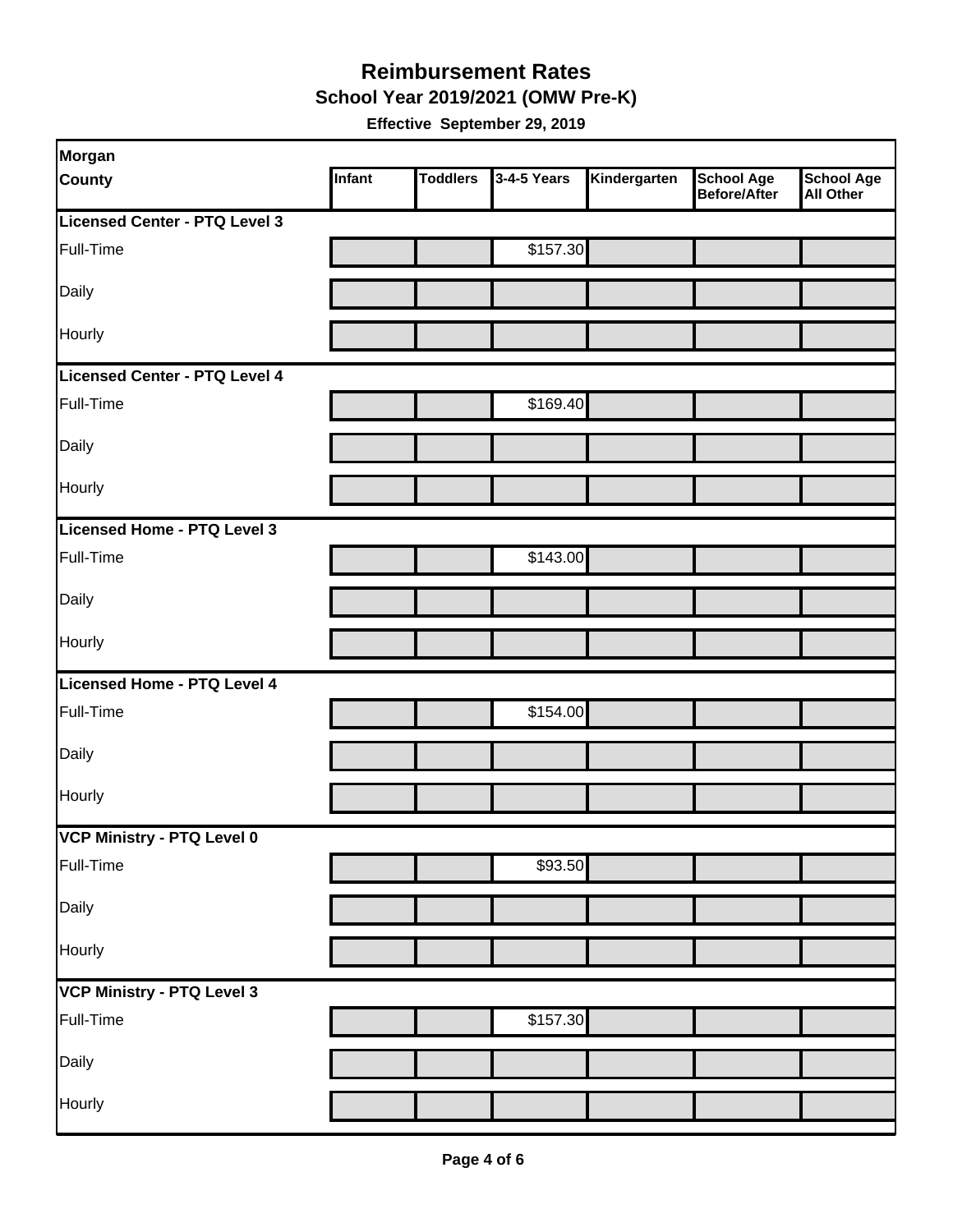**School Year 2019/2021 (OMW Pre-K)** 

| Morgan                                         |        |                 |             |              |                                   |                                       |
|------------------------------------------------|--------|-----------------|-------------|--------------|-----------------------------------|---------------------------------------|
| County                                         | Infant | <b>Toddlers</b> | 3-4-5 Years | Kindergarten | <b>School Age</b><br>Before/After | <b>School Age</b><br><b>All Other</b> |
| <b>VCP Ministry - PTQ Level 4</b>              |        |                 |             |              |                                   |                                       |
| Full-Time                                      |        |                 | \$169.40    |              |                                   |                                       |
| Daily                                          |        |                 |             |              |                                   |                                       |
| Hourly                                         |        |                 |             |              |                                   |                                       |
| Private Accredited School - PTQ Level 0        |        |                 |             |              |                                   |                                       |
| Full-Time                                      |        |                 | \$121.00    |              |                                   |                                       |
| Daily                                          |        |                 |             |              |                                   |                                       |
| Hourly                                         |        |                 |             |              |                                   |                                       |
| Private Accredited School - PTQ Level 1        |        |                 |             |              |                                   |                                       |
| Full-Time                                      |        |                 | \$121.00    |              |                                   |                                       |
| Daily                                          |        |                 |             |              |                                   |                                       |
| Hourly                                         |        |                 |             |              |                                   |                                       |
| <b>Private Accredited School - PTQ Level 2</b> |        |                 |             |              |                                   |                                       |
| Full-Time                                      |        |                 | \$145.20    |              |                                   |                                       |
| Daily                                          |        |                 |             |              |                                   |                                       |
| Hourly                                         |        |                 |             |              |                                   |                                       |
| <b>Private Accredited School - PTQ Level 3</b> |        |                 |             |              |                                   |                                       |
| Full-Time                                      |        |                 | \$157.30    |              |                                   |                                       |
| Daily                                          |        |                 |             |              |                                   |                                       |
| Hourly                                         |        |                 |             |              |                                   |                                       |
| Private Accredited School - PTQ Level 4        |        |                 |             |              |                                   |                                       |
| Full-Time                                      |        |                 | \$169.40    |              |                                   |                                       |
| Daily                                          |        |                 |             |              |                                   |                                       |
| Hourly                                         |        |                 |             |              |                                   |                                       |